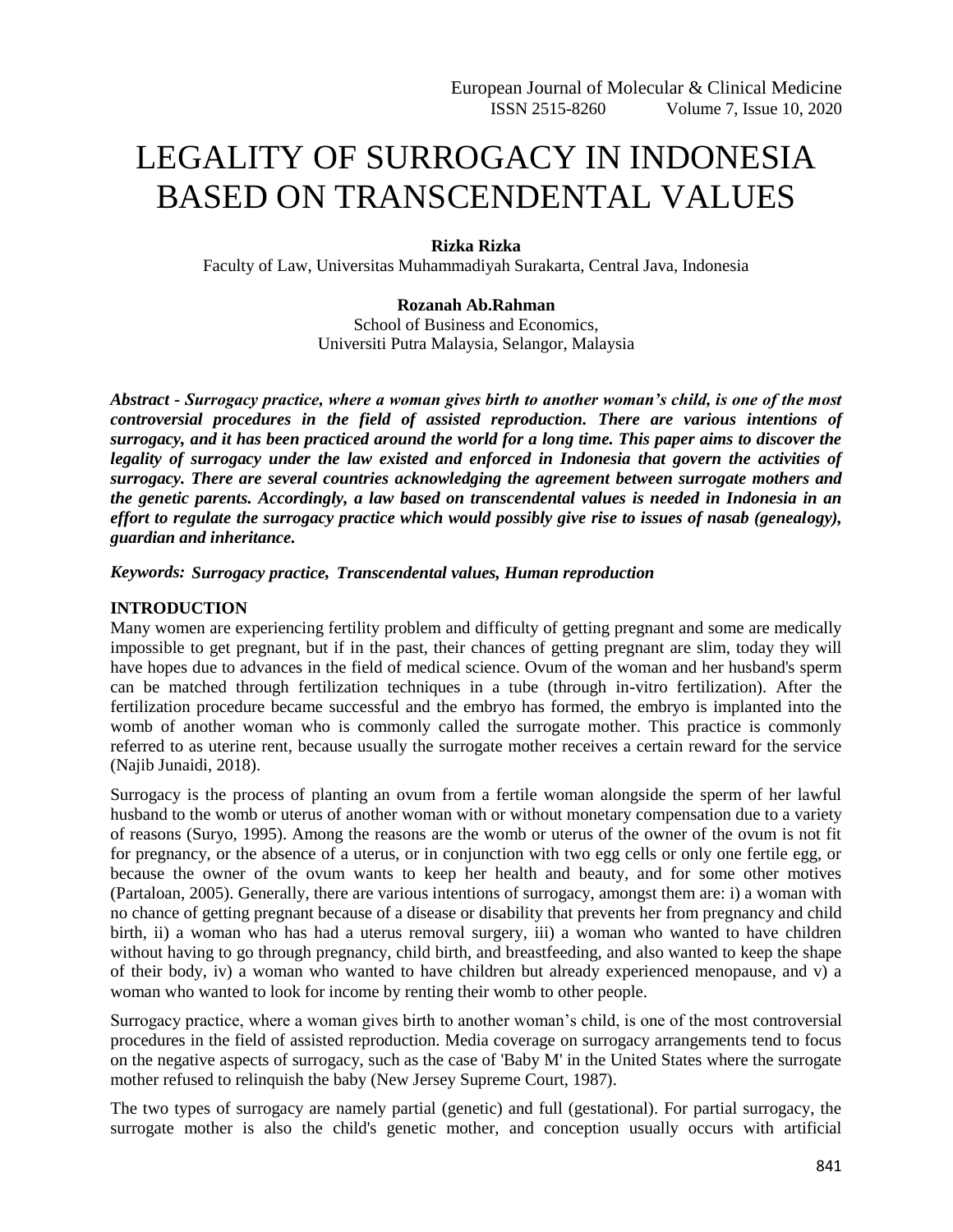insemination using the father's assigned sperm. Both partial and full surrogacy can employ in-vitro fertilization (IVF), but in partial surrogacy, the intended father fertilizes the surrogate mother's own egg through artificial insemination. Most parties agree that in cases where women choose to become surrogate mother, the compensation is a fair and necessary part of the arrangement because of the toll of carrying a child (Jargilo, 2016).

In full or gestational surrogacy, both the sperm and the egg of the intended parents are implanted in the surrogate mother, severing her biological connection with the child. Full surrogacy uses IVF, a process in which the egg cells are fertilized by the sperm outside the womb. The parties to the arrangement may prefer to utilize the partial surrogacy method since full surrogacy poses greater medical risk to the surrogate mother. Some couples do not have the option to use their own egg if the intended mothers are infertile, and they must choose partial surrogacy instead (Richardson, 2012).

Surrogacy has been practiced around the world for a long time. The business of surrogacy has increased in many Asian and European countries, especially with Indian woman becoming surrogate mothers to couples in the United States. India has become a country of choice in the business of surrogacy (Musbikin, 2010). This is caused by a lower cost of experts, surgery, and health facility compared to the superpower country. As a comparison, the cost of surrogacy in India is only USD 5,000-6,000 or Rp 50-60 million (exchange rate of 10.000/USD) per baby. Whereas for foreign couples from the West, the cost is between USD 15,000 – 20,000 or Rp 150-200 million. This is still much lower than the cost of surrogacy in the United States which reaches as high as USD 100,000 or Rp 1 billion per baby (Delair, 2000). Generally, in Asia, a surrogacy cost less than USD 5,000. In Indonesia, this business has been around since 1970 when the IVF was introduced, also known as test-tube baby (Dezriza, 2012).

# **EMERGING ISSUES IN SURROGACY**

The practice of surrogacy had its effect on the laws applicable in Indonesia, in relation to marriage law, inheritance law, and health law. It is undeniable that the impact of surrogacy on women is negative, if the surrogate mothers are seen as machines who bear and develop foetus that do not belong to them. This is especially true for poor and illiterate women in the rural area who are in need of money; they would simply agree with the deals arranged by the middleman. The desire for money becomes the driving force for the majority of women to become surrogate mothers. Sometimes the arrangement for surrogacy was done by former surrogate mothers who had become the agent, who approached new surrogate mothers and helped them attend the clinic. This former surrogate mother usually had delivered their surrogate babies in the same clinic. There would be a contract entered into by the surrogate mother (and her spouse), the commissioning parents, and the fertility physicians.

Since the activity can lead to high exploitation and abuse cases, there should be a specific legislation to regulate the activity and the arrangement involving the surrogate mother and the commissioning parents. There must be international safeguards implemented to protect women from any exploitation of having to provide the services to gain profit. However, due to many controversies surrounding surrogacy, it is unlikely that such an international treaty can be formulated and put into effect in the near future (Suketu V. Shah, 2016).

# **APPLICABLE LAW OF INDONESIA RELATING TO SURROGACY**

Despite the surrogate mother technology being a solution for married couples without children, it gives rise to certain issues in the legal system in Indonesia. Issues of morality and legality that have never been thought of. With regard to the above issue, this paper seeks to discover the legal consequence of surrogacy under the Indonesian Positive Law. Explicitly in the Health Act it is mentioned that it is not permitted to rent the womb of anyone other than the legal wife of the couple (Wulandari, 2019).

Fundamentally, the governance of women's bodies and behaviours in public policy has often been justified in the name of protecting women from harm. In Canada for example, same as elsewhere, sex work, pornography, and assisted reproduction have been regulated in such a way that the legal restrictions against reproductive labour are necessary in order to defend the women's vulnerable bodies against any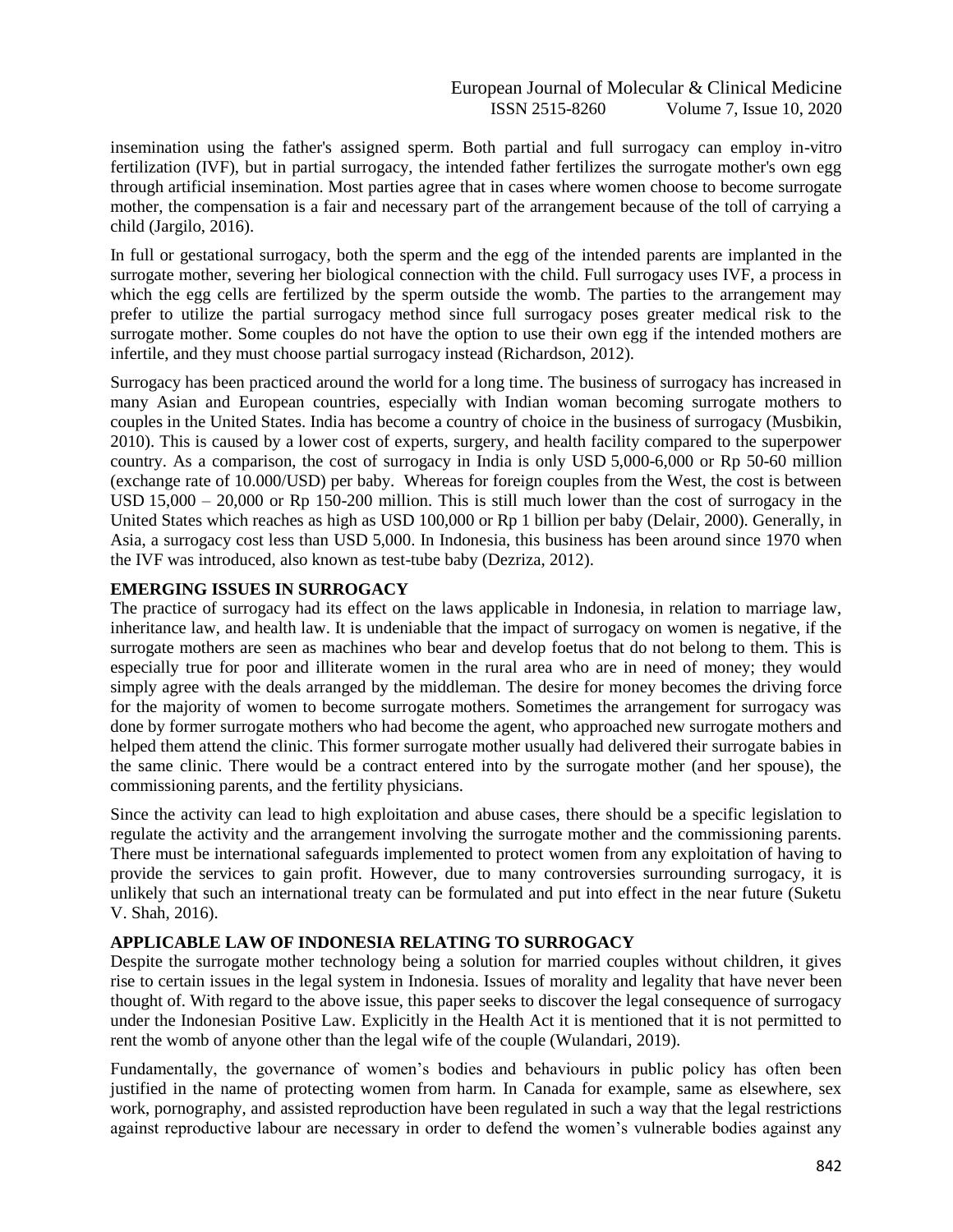potential exploitation (Cattapan, 2014). That surrogate mother is one of the IVF techniques (fertilization in-vitro), where the seeds must come from the husband and wife and then placed in the womb of another woman. After the child is born the woman is obliged to give the child to the married couple who are the parties to the agreement (Al Yadainy, F. A, 2020).

This paper is written with the aim to discover the consequence of surrogacy under the law existed and enforced in Indonesia that govern the activities of surrogacy. Surrogacy definitely will bring big changes in the field of medicine and science, and also changes in the way we look at marriage institution, pregnancy and children. Obviously, this is also included in the order of the Islamic Law and the Positive Law.

In the Indonesian Positive Law, it has been explained clearly that the process of delivering a human being must be through a legitimate marriage. If pregnancy and delivery process take place outside of a legitimate marriage, it will have impact on many aspects of the law especially inheritance (rights and obligations). The action is also considered as a violation of norms and it is a crime. Even if an unnatural pregnancy took place, then the regulations on health must oversee the following conditions: firstly, unnatural pregnancy can be done by husband and wife as their last effort to have children, and secondly, the effort of unnatural pregnancy can only be done by a legitimate married couple with the following provisions: (i) the conception of ovum and sperm from the legitimate husband and wife is implanted in the womb of the wife where the ovum originated, and (ii) the process is carried out by medical personnel with expertise and authority in the field (Septikasari, 2009).

In the Indonesian legal system, the position of the *Kitab Undang-undang Hukum Pidana* (KUHP), the Indonesian Criminal Code can be said to be the main guardian in protecting the rights and obligations of every law subject, and also checking on whoever committed offences under the Code. Unfortunately, to this day, there are no specific regulations concerning surrogacy of human being given in detail. The civil law described the agreement between the surrogate mother and the genetic parents as invalid by law, because one requirement to make a certain agreement valid is a legitimate cause (Article 1320) and this requirement was not fulfilled. Thus, it is impossible for a mother to hand over a baby she had just delivered to another party based on an agreement.

The act of 'renting out' wombs is closely related to the law of agreement or engagement. Article 313 KUHP stated that agreement is defined as an action where one person or more attached themselves to another individual or group of people. This is directly proportional with each individual making the agreement after having engagements, and attaching themselves to the agreement made. Article 1233 KUHP accounted that engagement is affirmed as something that arose because of an agreement or constitution. According to both articles, anything listed or promised is considered a constitution and included as the element of agreement.

In order to conclude whether an agreement is valid or otherwise, the requirements of an agreement must be fulfilled by both parties. Article 1320 declared the requirements for a valid agreement to cover: a) a deal from those who attached themselves; b) skills to establish an agreement; c) a primary issue/problem; and d) a cause that is not prohibited. Desriza (2012) argued that agreement in the practice of surrogacy is considered invalid if it does not qualify any one of the requirements stated above, and one of them is having a legitimate cause. Using the service of a surrogate mother is invalid due to the reasons mentioned above.

There are several countries with civil laws acknowledging the agreement between surrogate mother and the genetic parents. The agreement usually contains the surrogate mother's obligations and not only willingness to receive artificial insemination; use the name the genetic parents have picked out for the baby; hand the baby over to the genetic parents immediately after birth; fully assist in the settlement of the family legal procedure associated with the legal status desired and alteration of the child's family name; keep the baby safe and healthy throughout pregnancy; and accept the baby immediately after birth. At the same time, the reciprocal obligations would be from the genetic parents, to pay for all the expenses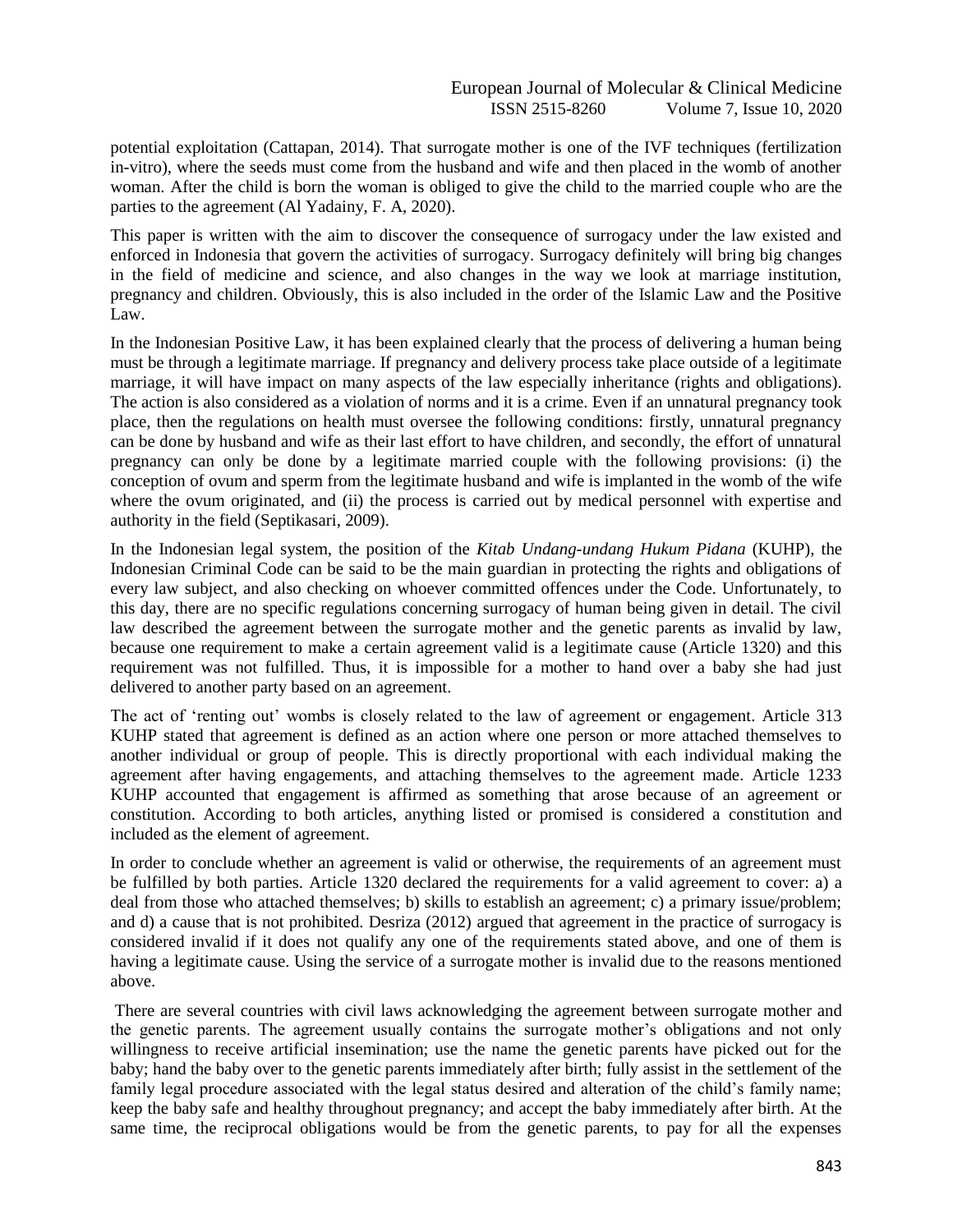throughout the pregnancy including birth costs and for monetary compensation to the surrogate mother (H.J.J. Leenan, 1996).

Below are several regulations overseeing them. Firstly, the Indonesian Constitution No. 36/2009 on Health, Article 127, clause (1) states, "pregnancy efforts outside the natural manner can only be done by a legitimate married couple under the following provisions: (1) The conception of ovum and sperm from the legitimate husband and wife is implanted in the womb of the wife where the ovum originated; (2) The process is carried out by medical personnel with expertise and authority in the field; and (3) The process took place in a certain health facility."

Secondly, Permenkes RI No.73/Menkes/PER/II/1999 on the Service of Administering Artificial Reproduction Technology provides that the service of artificial reproduction technology can only be given to a husband and wife under legitimate marriage and as their last effort to acquire children, what more if it is based on medical indication (under Article 4). Infringement of regulations in this Ministerial Regulations will be sanctioned by administrative actions (Article 10), in a form of warning up to revocation of the permit of the reproduction artificial technology service.

Thirdly, SK Dirjen Yan Medik Depkes RI (2000) outlines IVF Service Guidelines in hospitals, which include 10 guidelines, *inter alia*, (i) the service of artificial technology can only be carried out with egg cell and sperm from the married couple; (ii) the artificial technology service is part of the infertility service, meaning the service framework is part of the management of infertility service as a whole; and (iii) it is prohibited to carry out surrogacy in any form. Subsequently, it contradicts with the issue of morality because it is not in accordance with the moral norm and culture of the general population in Indonesia or their environment, and it is contradictory with the beliefs of one particular religion (Islam) because there is one basic element that forbids the practice of surrogacy, which is adultery (Az Zahra, Agustina, & Hartati, 2015).

Due to its contradiction with the public orders, then it will become a rumour in the community which will probably end with the surrogate mother being socially ostracized, especially if the status of the surrogate mother is an unmarried girl or a widow. These points are strengthened by Article 1339 KUHP, which states "agreements will not only bind the matter explicitly stated in it, but also to everything else according to the nature of the agreement, required by decency, habit or the law". This article emphasized that in determining a valid agreement, both sides must not only accord themselves to what had been agreed in the agreement explicitly, but also denoted by decency, habit and the law.

In religious ethics and morals, this problem still triggers controversy. Until this day, in Indonesian law, there are still no specific rules regarding the practice of 'renting out' wombs/or surrogacy in Indonesia. This must be considered immediately, because given the economic factors in Indonesia, we cannot deny the possibility that the practice of surrogacy will become active in this country and Indonesia must immediately make a clear rule regarding the womb rent.

#### **Analysis and Discussion**

Universally, Islam acknowledges the relationship between husband and wife through marriage as a basis in creating a society regulated under the guidance of Allah s.w.t. Children born from a legitimate marriage carry genetic components from both of their parents, and these genetic components are what their identities are made up from. This is what worries the Muslims, that the practice of surrogacy will have negative impact on the relationship between husband and wife and also the relationship between parents and their children, and will lead to the destruction of the Islamic family institution. Furthermore, the increase of surrogacy practice will sever children from their ancestral roots, giving rise to inheritance issue.

The conclusion given is that the practice of surrogacy in human is incompatible with the purpose of religion in maintaining the soul, mind, genealogy, and wealth. There are religious leaders and scientists who expressed their concern on the purpose of religion. According to *Imam al-Syatibi*, the purpose of religion includes preserving faith, soul, mind, genealogy and wealth. This is the exact reason why we must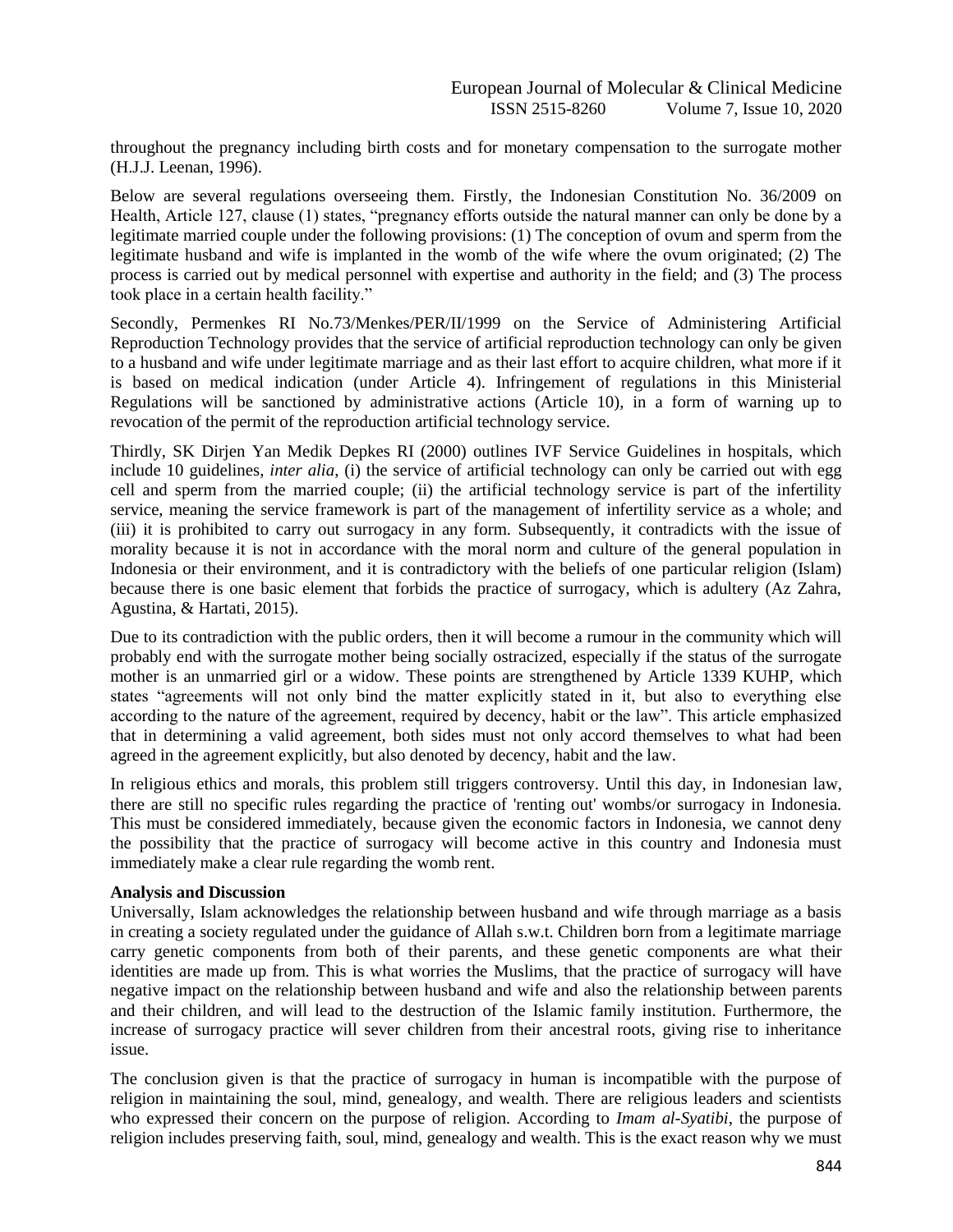determine whether the practice of surrogacy is appropriate and does not contradict to the religious purpose. If the practice is appropriate, then there will be no objection on the practice of cloning, but if it is not aligned with the purpose of *syara',* of course it must be prevented so that it will not create an issue in the society.

Transcendental value-based law is a law which rely on the process of establishing law through religious doctrines that has been recognized constitutionally in Indonesia. Transcendental law (Absori, 2017) in the development of legal studies emphasizes the integration between legal study and religion that stands in the world of science according to the post-modernism *madzhab*. Therefore, we can understand that the transcendental law is the form of regulations that always add the spiritual aspect as a part of the mentioned legal basis. In other words, there is always the "participation" of God in every regulation made by human, that is the attempt to combine religious norms with the law, which eventually established morality in accordance with religious rules. Post-modernism started to lift values with irrational natures (emotions, feelings, intuitions, personal experiences, and speculations), moral and spiritual as an integral part in understanding scientific studies. Legal thinking is considered not satisfactory (critical not rebellious) against the paradigm of modern law that is liberal and established what is categorized as post-modernism reasoning (Absori, 2015).

The growth of the practice of surrogacy which falls under the term 'artificial reproduction' in all parts of the world has impacted the society as mentioned above. Hence, it is necessary for Indonesia to have a legal framework in the form of constitution that oversees the practice of surrogacy in great detail. Legal framework on surrogacy that is applicable in Indonesia has minor details on 'artificial reproduction'. Keeping in mind that Indonesia is a country with dense cultural and religious values, a rule of law based on transcendental values can actually be established for 'artificial reproduction' cases, such as the practice of surrogacy, so that the construction of the artificial reproduction law is a blend of positive law and transcendental values (Absori, 2017); which is based on the faith in Allah s.w.t. and with the Prophetic knowledge in the form of humanization *(ta'muruna bilma'ruf)*, liberation *(tanhauna 'anil munkar)* and transcendence *(tu'minuna billah)*.

The transcendence factor must be the basic factor in the development of human science and civilization. Religious leaders and scientists expressed the purpose of religion according to Imam al-Syatibi, in which there are five things to maintain, religion, soul, mind, descendant, and wealth (Syahmuharnis & Shidarta, 2006). This is the exact reason why we must determine whether the practice of surrogacy is compatible or otherwise, with the religious purpose. If compatible, then there will be no objections on the practice of surrogacy, but if it is incompatible with the purpose of *syara'*, of course it must be prevented so that it will not cause chaos in the society.

# **CONCLUSION**

The law based on transcendental values is needed in Indonesia in an effort to regulate the activity of surrogacy practice which would possibly give rise to issues of *nasab* (genealogy), guardian and inheritance since the growth of the practice of surrogacy which falls under the term 'artificial reproduction' in all parts of the world has impacted the society as mentioned above. Hence, it is necessary for Indonesia to have a legal framework in the form of constitution that oversees the practice of surrogacy in great detail. Legal framework on surrogacy that is applicable in Indonesia has minor details on 'artificial reproduction'. Keeping in mind that Indonesia is a country with dense cultural and religious values, a rule of law based on transcendental values can actually be established for 'artificial reproduction' cases, such as the practice of surrogacy, so that the construction of the artificial reproduction law is a blend of positive law and transcendental values (Absori, 2017); which is based on the faith in Allah s.w.t. and with the Prophetic knowledge in the form of humanization *(ta'muruna bilma'ruf)*, liberation *(tanhauna 'anil munkar)* and transcendence *(tu'minuna billah)*.

# **References**

1. FA Al Yadainy. Surrogate Mother Agreement and the Effect on Children's Status Born. *Journal of Law and Legal Reform*. 2020; 1(2), 311-324. https://doi.org/10.15294/jllr.v1i2.35418